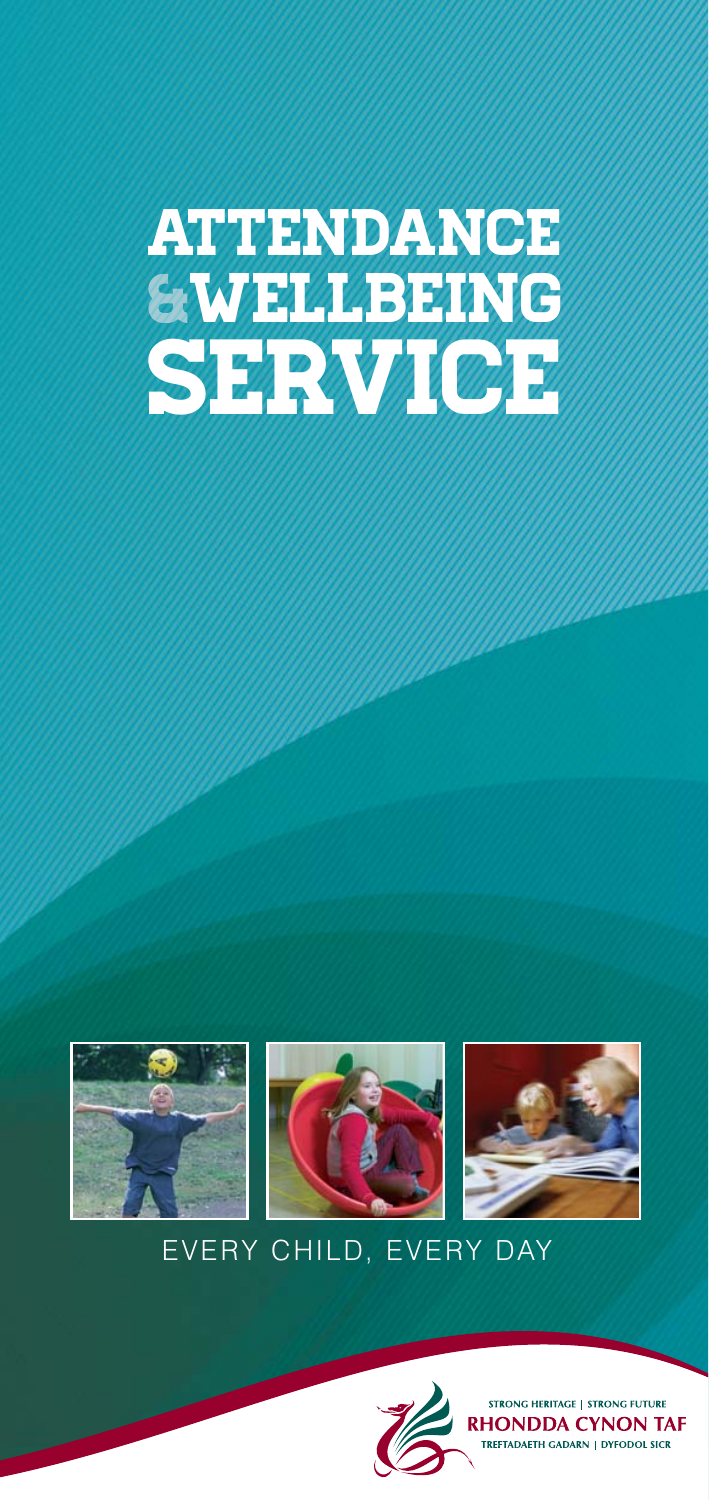## About AWS.

Rhondda Cynon Taf's Attendance and Wellbeing Service is committed to raising achievement for our young people and to do so we work closely with parents, schools and other services to help resolve any difficulties that affect children's education.

### Legal Responsibility.

The Attendance and Wellbeing Service is the Enforcement agency within the local authority with the responsibility to undertake, if deemed appropriate, court action for persistent school absence.

The prime responsibility for ensuring school attendance lies with the parents/carers. It is the duty of the Local Authority to ensure that parents and schools carry out their responsibilities and this duty is devolved into the Attendance and Wellbeing Service.

#### Who do we support?

The Attendance & Wellbeing Service (AWS) provides support to schools, pupils and parents to ensure regular attendance and address problems relating to absenteeism. The Attendance and Wellbeing Officers work alongside other agencies and provide an important link between home and school helping parents and teachers to work in partnership in order that pupils benefit from the educational opportunities available locally.